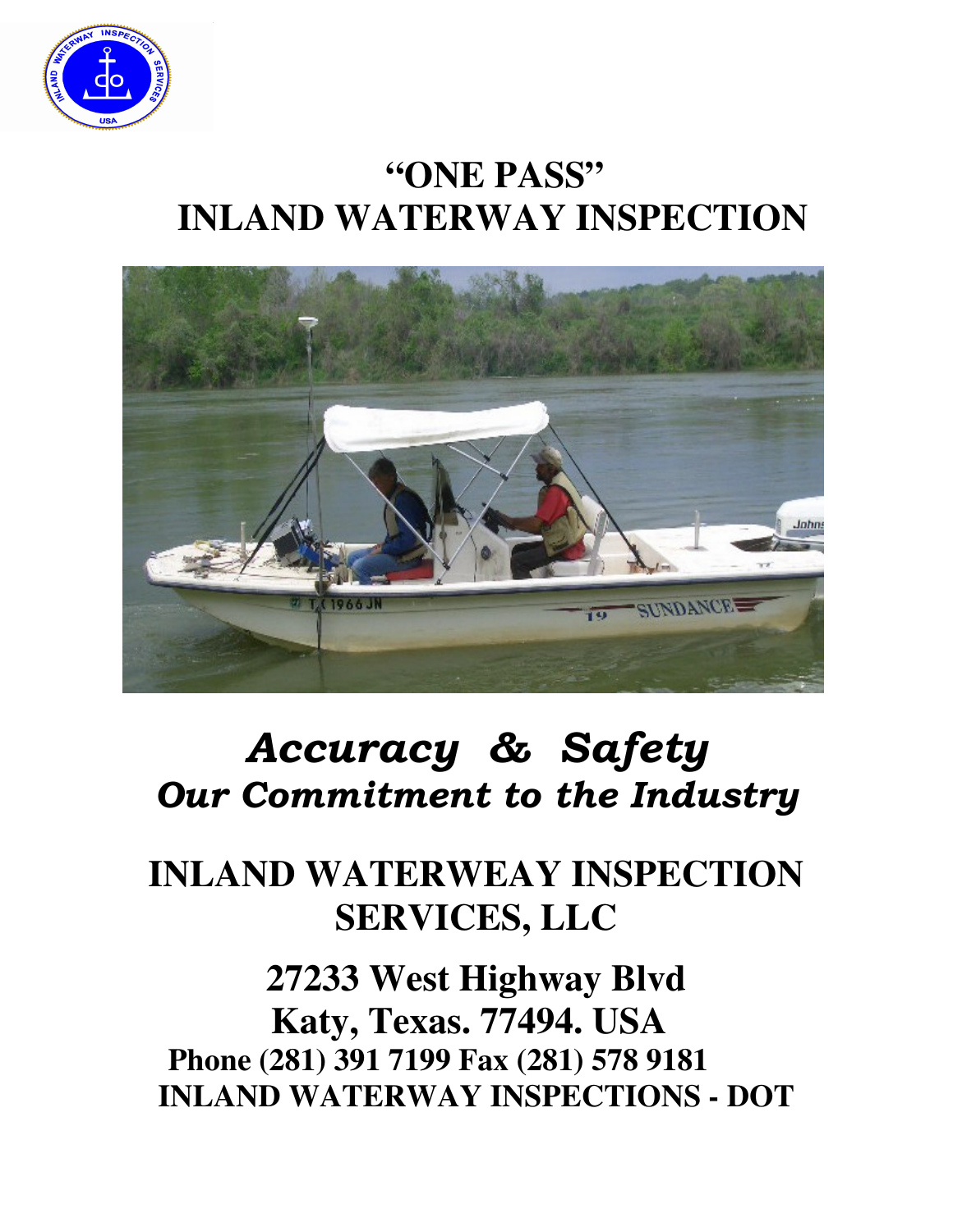#### **Introduction:**

The directors of Inland Waterway Inspection Services, LLC, were originally contacted by major pipeline companies in Texas concerning the possible development of a system, which would have the ability to determine the extent of cover over river crossing pipelines. A system was eventually designed using electromagnetic technology now known as the "One-Pass" Waterway Inspection System.

#### **Regulations:**

US Government regulations require pipelines crossing inland navigable waterways 100-ft wide or wider maintain a minimum cover of 48". The requirement is for crossings to be inspected at least once every five years. In most cases, the major operating companies conduct inspection surveys every three years or even at greater frequency for fast flowing river crossings where erosion is either a known or suspected factor, or during years where flooding conditions have been experienced.

#### **Conventional Type Surveys:**

It has, in the past, been the acceptable practice to utilize diver labor in order to probe the pipelines that traverse rivers**.** For large river crossings **t**his is carried out utilizing a dive boat, two divers and one tender. Smaller crossings may be carried out using less sophisticated equipment and fewer field personnel to operate out of a smaller craft.

A diver, sometimes utilizing an under-water pipeline locator, enters the water equipped with a bar in order to probe until he feels that he has hit the line. The diver measures the depth of cover by utilizing his known anatomy measurements against the bar, either arm or his Leg, then transmits the information to the surface crew who take approximate position by Differential Global Positioning System. There are often instances when the extent of cover is too great for the probe bar, or where the diver has not hit the line but feels that the extent of cover is adequate to satisfy the conditions of the inspection**.** Most pipeline technicians understand that it is not uncommon to miss a small diameter pipeline even during land surveys, marine surveys are many times more difficult**.** 

At this juncture we would like to provide a simple illustration of a particular problem encountered in a South Texas system.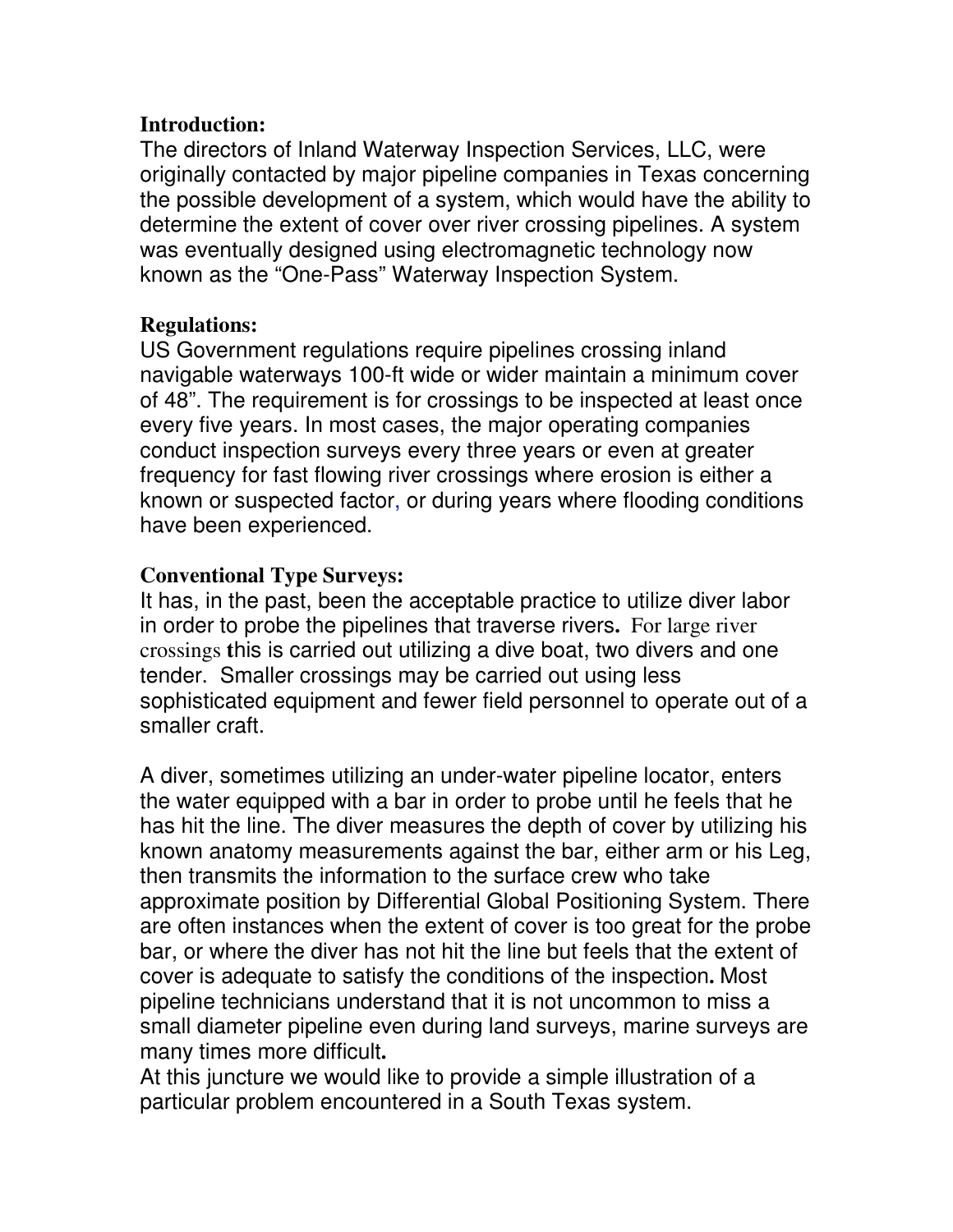The 4" pipeline was incorrectly installed and had a huge bend of the designed crossing. This line was caught by currents during the installation process and was removed from its ditch. Divers had given this crossing a good bill of health for the previous ten years prior to the survey being carried out by the "One-Pass" system. The profile showed the line exposed, it was later found that barges had been scraping the pipe. The line in question was packed with Ethanol at a pressure of 750psi.

#### **"One-Pass" Electro-magnetic Technology:**

The "One-Pass" system was developed in response to the Industry Requirement for a means to locate and profile pipelines crossing under navigable waterways. Improved electronics technology and much effort have now provided StarTrak with an accurate system for both small and large waterways to a depth of 130-ft. The system's accuracy has been proven on major rivers throughout the United States and also in China.



 **Preparation work being carried out- Northern China** The 'One-Pass" System is designed to locate and profile pipelines crossing beneath rivers and produce an engineering drawing that shows both plan and profile of the crossing **The system:**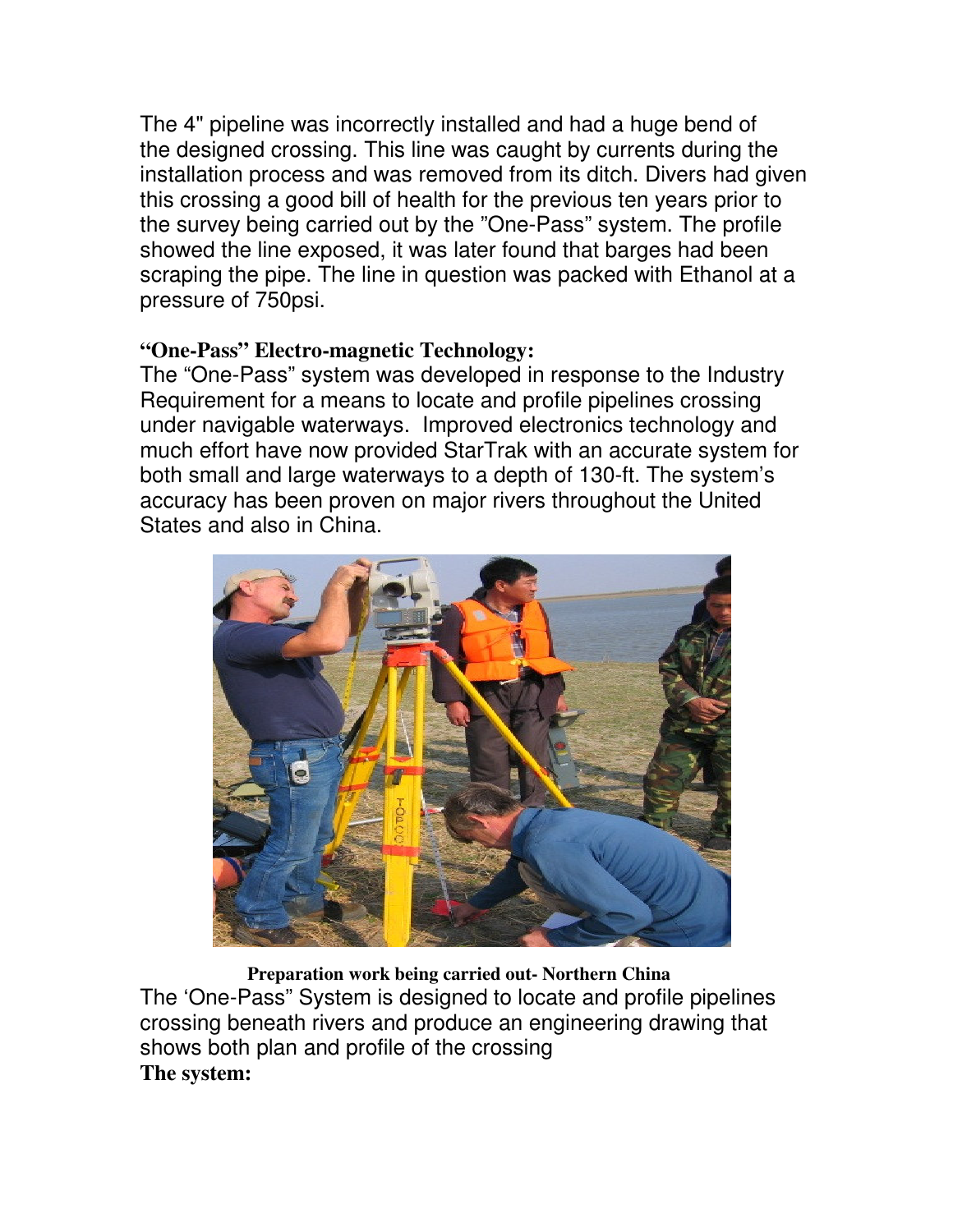The system utilizes an electro-magnetic receiver to read a signal radiating from the pipe wall. As with any electro-magnetic signal the amplitude of the signal degrades as the distance between the pipe and the receiving antenna system increases.

This serves as a basis for calculating the pipe position and depth of burial, which is handled by a sophisticated Software package 'Ariver' developed in 1995 by Ian D Casey. The system utilizes two distinct methods of calculating the depth and therefore eliminates the chance of error. The second of which we refer to as the "Electronic Eye'. All readings are taken from inside the boat thus making it easy to acquire pipe depth readings without dragging any underwater equipment or towing fish along the river bottom. Differential Global Positioning System coordinates together with water depths from the same plane are utilized to obtain river depth information at the rate of one pulse per second to capture accurate contour information. Bluetooth wire less technology is utilized throughout in order to eliminate cables. The "One Pass" system can be utilized in boats ranging from as small as 15-ft upwards.



**StarTrak personnel utilizing small fishing type boat in Northern China to conduct survey of 2500-ft river section**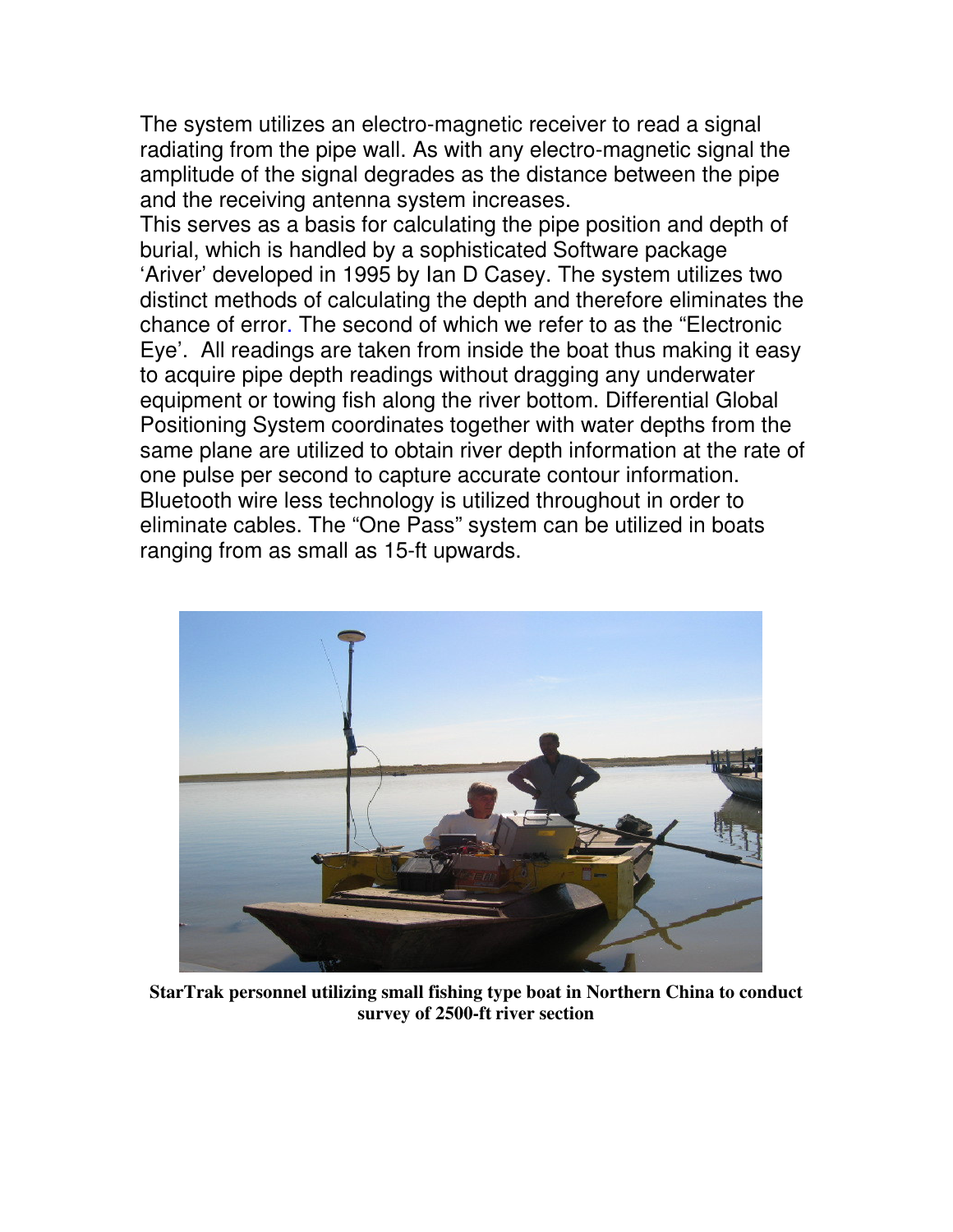#### **FIELD OPERATION:**

The system requires a "closed loop" of the pipe crossing utilizing an insulated multi-stranded cable, which is laid across the river bottom parallel to the crossing to a point where electrical contact can be made with the pipeline outer wall. The client is requested to install cathodic test lead stations at approximately 600-ft (200-meters) from the water's edge. This is not necessary on crossings with valve installation. The entire loop is energized by the low frequency electromagnetic signal utilizing a signal generator to produce an electromagnetic field (250 Hz  $-$  1.5 kHz) on to the pipeline. The data, is stored together with DGPS coordinates The signal is received into the "One-Pass" system and the resultant signals are recorded and processed by the on-board CPU. The pipeline's position together with acquired data is displayed on screen in real-time and displayed as an icon referencing the position of the boat.

In order to provide our Clients with a higher degree of information, Inland Waterway Inspection Services has now added SIDE IMAGING SONAR to its already quality Inland Waterway Inspection services. Land sections are surveyed utilizing GPS – RTK technology for accuracy.

#### **OFFICE:**

All data collected during the field operation is analyzed. Utilizing the Calibration factors, the data is processed to obtain accurate depth of Pipeline information together with the additional survey data of any pertinent land features, which need to be included in the final drawings. The results are compiled into DXF format for insertion into the drawing. The nodes derived from the DXF file are used to prepare the final drawing, which is prepared in AutoCAD or as selected by our **Clients** 

#### **REPORTING:**

Reports include a "D" sized reproducible drawing plus two blue line copies, a CD containing CAD drawings, detailed report and photos of the embankment and ROW areas.

### **Inland Waterway Inspection Services, Inc**

**27233 West Highway Blvd. Katy Texas 77494 (281) 391 7199 Ph. (281) 578 9181 Fax**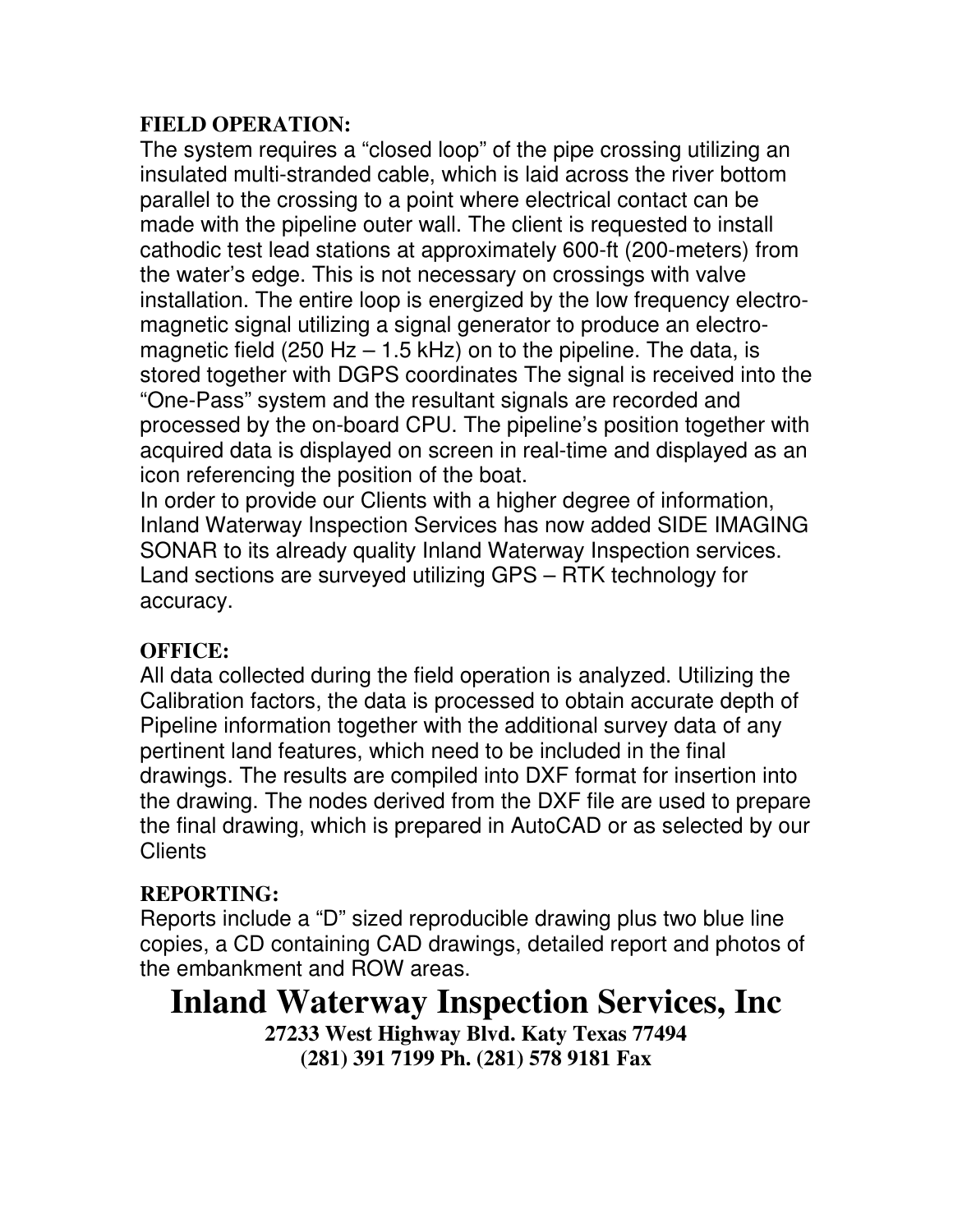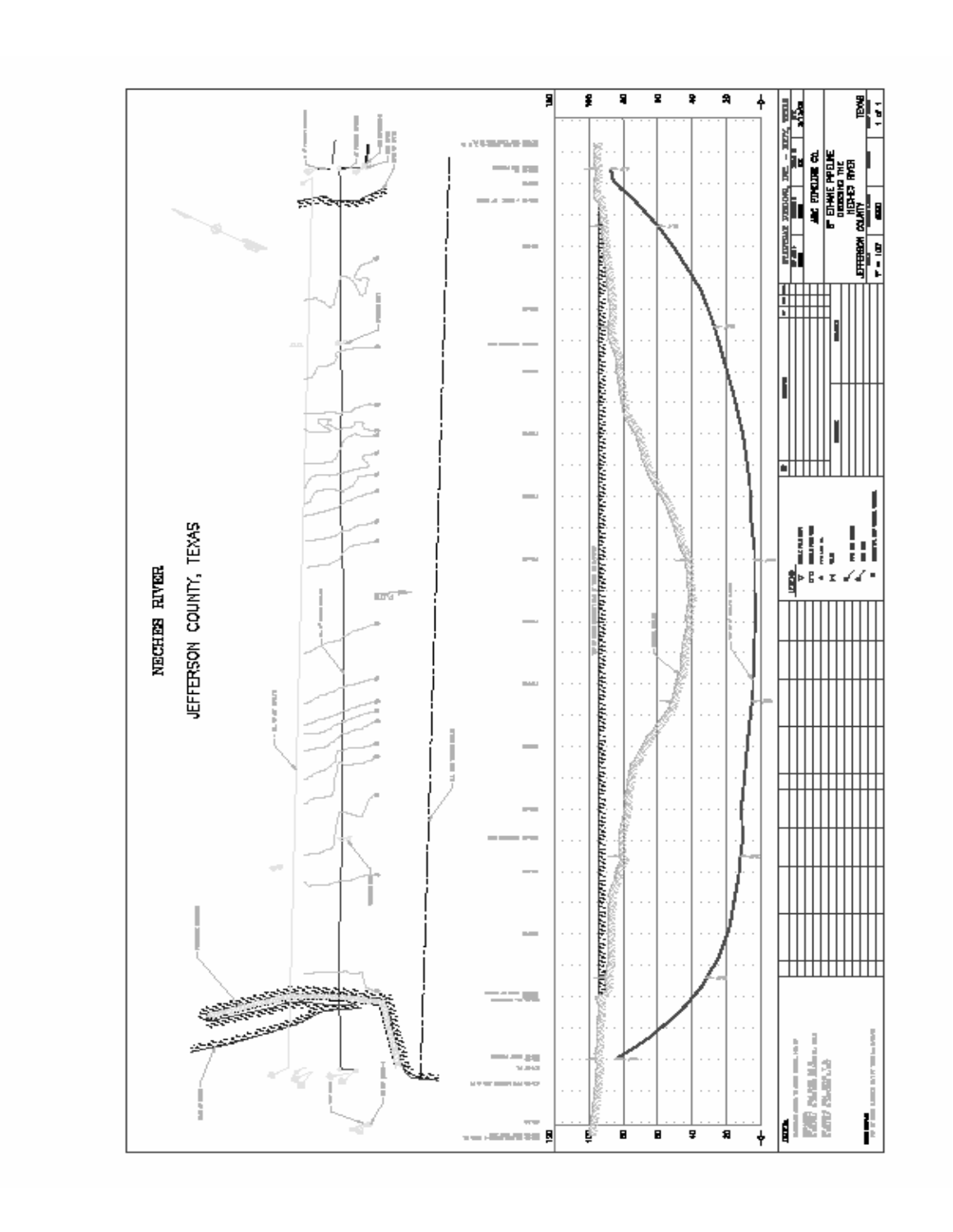## **The "One Pass" System In Operation**



**Provides Pipe Depth, Water Depth, Boat Position & Differential Global Positioning Coordinates**